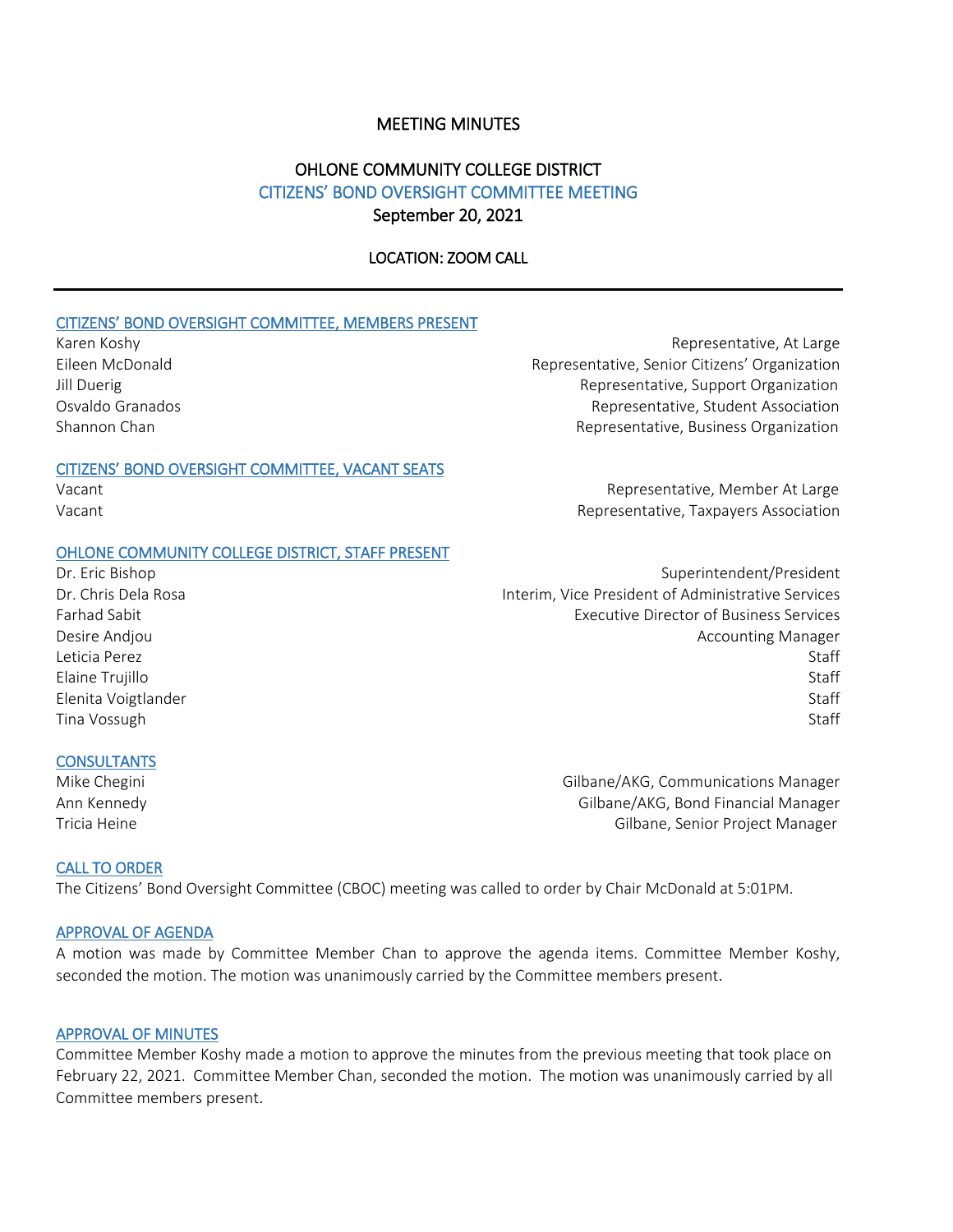#### COMMITTEE MEMBERS ATTENDANCE REPORT

Chair McDonald, presented the attendance report to the Committee. The Committee expressed no concerns or changes.

#### RECOGNITION OF SERVICE

The Committee recognized and thanked Abhigyan Biswas for his term of service to the Committee and for his time and dedication.

# COMMUNICATIONS FROM COMMITTEE MEMBERS

There were no communications from Committee members.

# COMMUNICATIONS FROM STAFF

Superintendent/President Dr. Bishop thanked the Committee members for their work. He provided a brief campus update, which included the following:

- Study Center is growing very popular among students. In addition to studying, students can use the rooms for joining a class on zoom or simply a quiet place to go.
- There are 122 classes on campus this semester.
- 50% to 60% of students will be on campus by spring, using the small and larger lecture halls to maintain social distancing.

#### PUBLIC COMMENT

There were no communications from the public.

#### ANNUAL REPORT PREPARATION

Mike Chegini provided information about the development of the annual report, and then proposed the schedule to do this. This process is done entirely via e-mail. It will take two cycles, then a final Committee review will be done during the next meeting. Once approved, the Chair will present it to the Board of Trustees at the February or March meeting. Chair McDonald and Committee Member Koshy volunteered for the working group.

#### PROJECT UPDATES

Tricia Heine presented updates/status of projects on campus.

Completed projects include:

- Geothermal Phase II Project 9101
- Exterior Painting of Building 7 and Hyman Hall Project 6143 (Small Cap Repairs)
- Parking Lots B & C Project 6108J
- ACB Emergency Responder Radio System Project 6105 (ACB)

Projects that are underway:

- Building 18 ADA Pathway Project 6108K
- Renovate Building 5– Project 6114
- Parking and Roads Site Improvements Project 6108
- Small Capital Improvements Project 6143
- Campus Way-Finding Signage Project 6138
- Instructional Technology PH 3 Project 9113
- Site Security Systems Project 6134